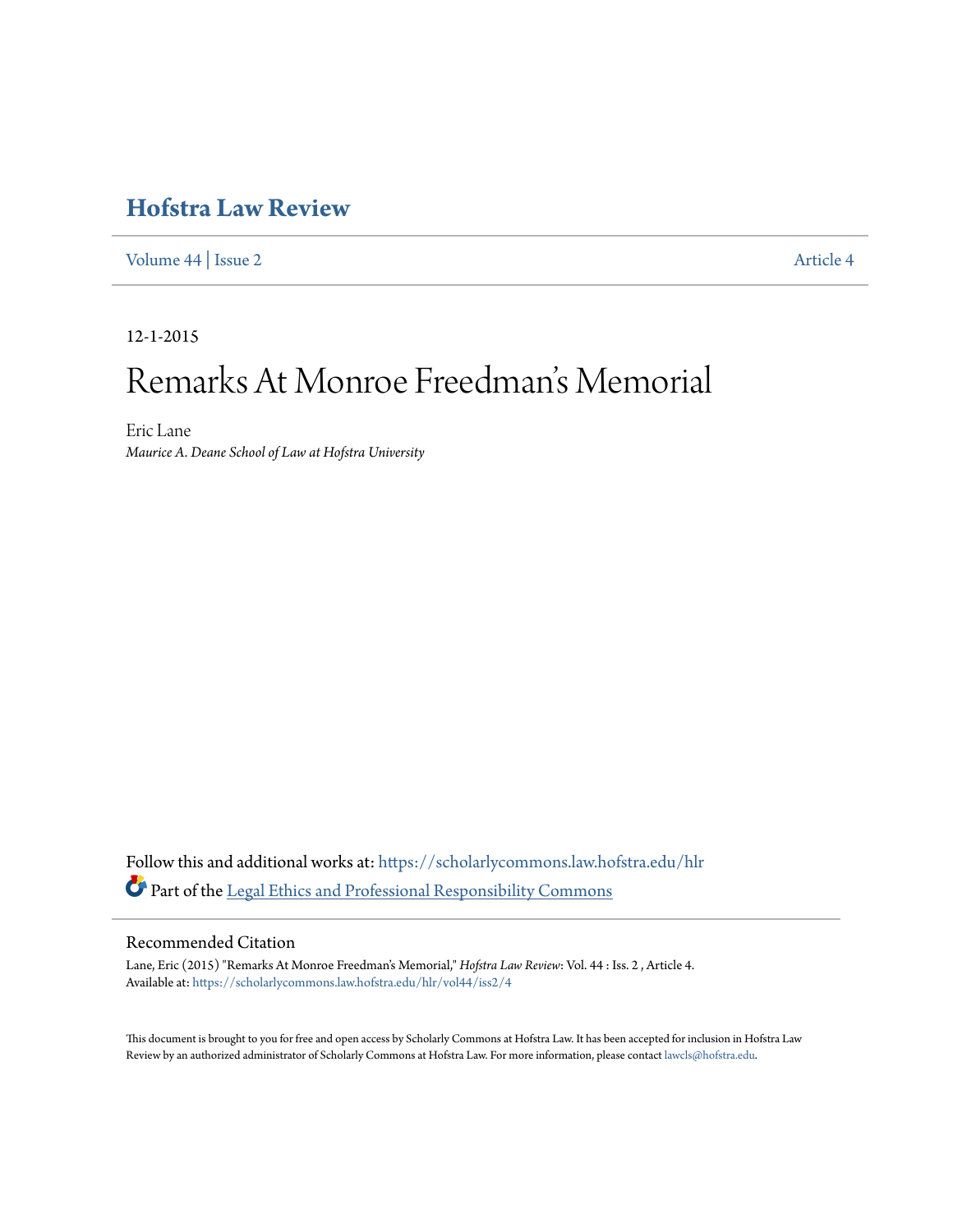### REMARKS **AT** MONROE **FREEDMAN'S** MEMORIAL\*

#### *Dean Eric Lane\*\**

**I** am Eric Lane, the Dean of the Maurice **A.** Deane School of Law at Hofstra University. **I** want, first, to welcome all of you to our Remembrance of Professor Monroe Freedman who passed away last February.

We are so pleased that so many of you have taken the time to come to Hofstra to share memories of Monroe and to offer a tip-of-the-hat in tribute to the extraordinary life of Monroe Freedman: a family man, Jew, teacher, mentor, scholar, activist, and colleague. Just accomplishing what Monroe did in the field of legal ethics would have been enough success for most of us, but not Monroe.

Monroe was on a mission, as our former Dean, and now President, Stuart Rabinowitz said last year, "to instill in all of us, his passionate belief that, through law and social action, we could improve the lives of everyone."

This is his story, and the story we plan to tell.

\*\*\*

**I** will start with my part. When **I** was hired **by** Monroe, thirty-nine years ago, he gave me two directives, which have been my guiding principles throughout my extensive career at Hofstra as both Professor and Dean: "Be a great teacher, and make a difference." No person that **I** know has embodied these ideals, both personally and professionally, better than Monroe Freedman.

**My** last memory of Monroe is a discussion we had only a month or so before he died. It was about a plan he had to celebrate and teach about the powerful role lawyers have played and, of course, in his unshakable view, should play in our ever ongoing struggle for social and civil

**<sup>\*</sup>** These remarks are a rendition of Dean Eric Lane's speech given at a memorial held for Monroe Freedman on September **30, 2015,** at the Hofstra University Club.

**<sup>\*\*</sup>** Dean and Eric **I** Schmertz Distinguished Professor of Public Law and Public Service at the Maurice **A.** Deane School of Law at Hofstra University.